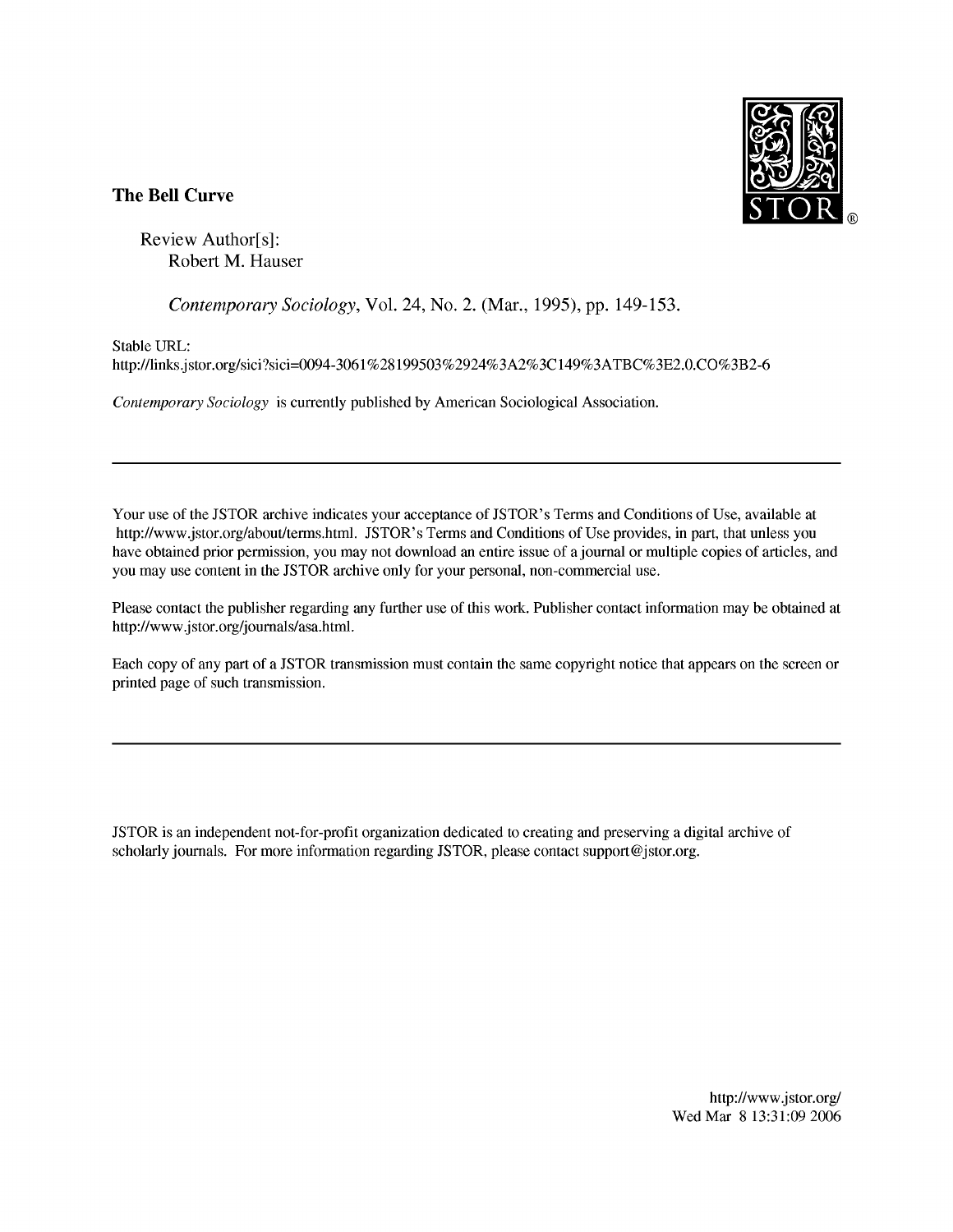*The Bell Curve* is a massive, ideologically driven, and frequently careless or incompetent assemblage of good science, bad science, and pseudo-science that is likely to do great damage both in the realm of public policy and in the conduct of social research. In the policy realm, *The Bell Curve* will be used to argue against affirmative action in education and the labor market, to discredit public schooling, and, worst of all, to argue the futility of investing in education and training, especially of racial and ethnic minorities and immigrants. As one example of its effect on scientific discourse, I would say that public responses to *The Bell Curve* have in part fulfilled the claims and expectations of Herrnstein and Murray that the role of ability in the stratification process is a forbidden topic that cannot be discussed rationally in public. But there are ample scientific grounds to dismiss *The Bell Curve.* Unfortunately, many of its critics have lacked either the time or the expertise to identify more than a few of the factual or scientific errors and distortions in the text.

Late in September 1994, I was to attend an NIH conference near Washington, D.C., and I received a phone call from Charles Murray, inviting me to attend a symposium about *The Bell Curve* on October 1 and 2 at the American Enterprise Institute (AEI), the right-wing think tank in Washington. Murray sent me a copy of the book and said that AEI would pay my travel and lodging expenses. Since I knew of the Herrnstein-Murray project and had previously disagreed in public with Herrnstein about black-white differences in academic achievement, I agreed to attend as AEI's guest.

The main purpose of the AEI symposium was to make *The Bell Curve* a controversial best- seller, and it obviously succeeded in that respect. The meeting was also, in part, a memorial to Richard J. Herrnstein, who had died

**The Bell Curve ROBERT M. HAUSER** *The University of Wisconsin-Madison* 

> The Bell Curve, by Richard J. Herrnstein and **Charles Murray.** New York: The Free Press, *1994. 845* pp. *\$30.00 cloth.* ISBN: *0-02-914673-9.*

weeks earlier. The AEI symposium included well-known newspaper and newsmagazine reporters or commentators of the left and right as well as an equally heterogeneous group of social scientists. The guests included many whose commentaries about *The Bell Curve* appeared almost instantaneously after its publication; unlike me, they had several weeks to read the book in galley proof. The discussions were serious, uninhibited, and stimulating. At AEI I was overly impressed with the respect shown the book, and it took another eight weeks for me to slog through enough of the text to develop a thorough disrespect for Herrnstein and Murray's work.

Stephen Jay Gould (1994) has nicely summarized the arguments of *The Bell Curve*  as "a rehash of the tenets of social Darwinism" combined with a rehash of scientific racism, the proposal that racial differences in IQ are substantially genetic in origin and cannot be altered by known environmental interventions. Much of the worst pseudoscientific nonsense in *The Bell Curve* lies in its treatment of the genetic argument, especially as applied to racial and ethnic differences, but I prefer to focus here on the overall place of intelligence in the class structure and on the issue of change in cognitive performance.

Whether we like it or not and whether or not we believe that there are many kinds of talent, the economic and social hierarchies of contemporary societies reflect a single dimension that is much like cognitive ability. For example, Duncan, Featherman, and Duncan (1972: 75-77) showed many years ago that as early as the 1920s, psychological conceptions of the intellectual demands of occupa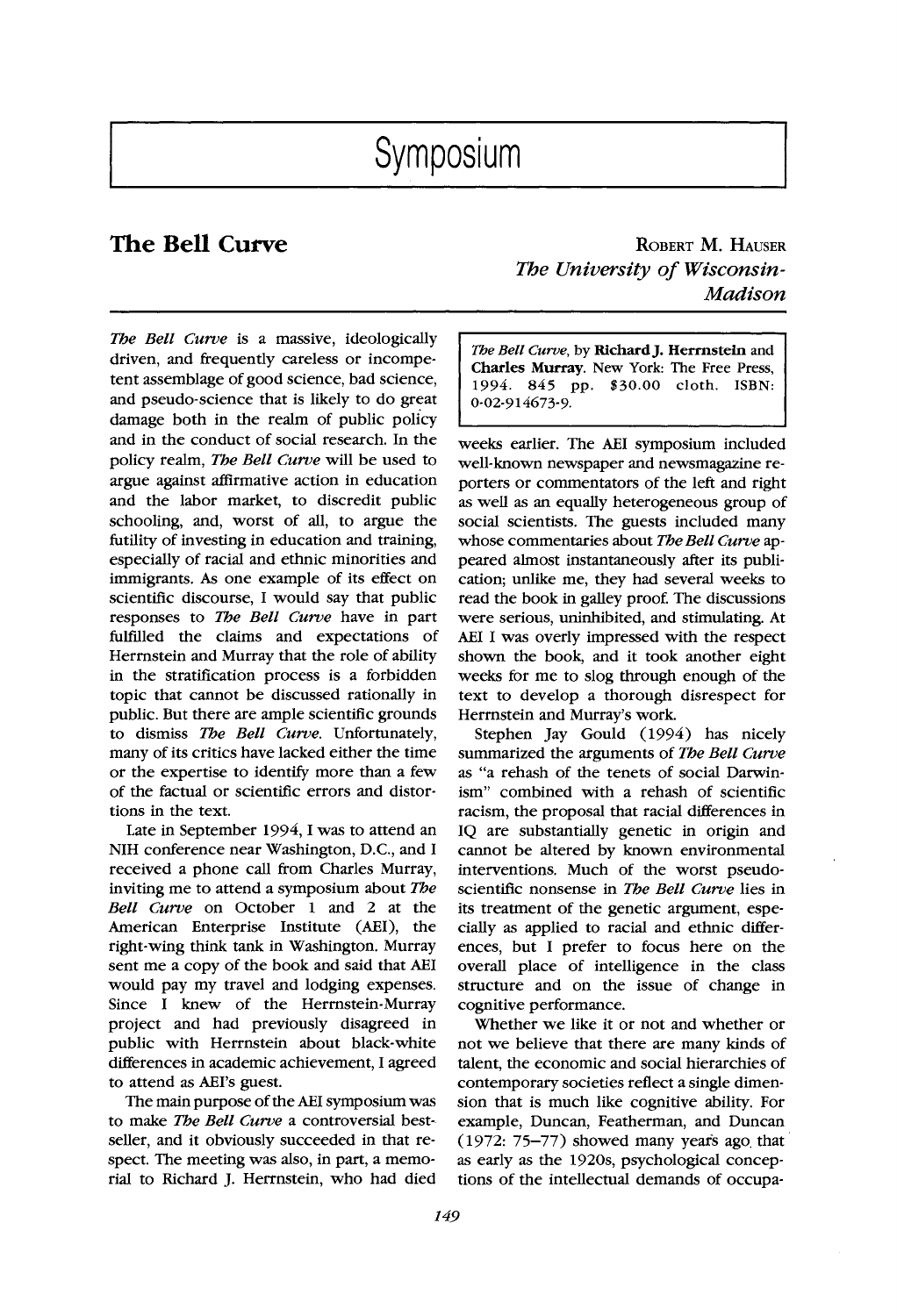tions were very much like occupational prestige ratings by the general public. At the same time, it is not obvious that the argument of *The Bell Curve* would fail if its authors accepted a multi-factorial view of intelligence. That is, what would change, beyond much more extensive demands for data, if one were to accept a multi-factor model of intelligence? Neither Herrnstein and Murray nor the critics who favor multi-factor models appear to have considered such possibilities. Rather, they prefer to support one extreme position or the other, as if the two were exhaustive of the possibilities and as if each had distinctive and unambiguous implications for the stratification process.

There is something schizophrenic in American opinion about cognitive ability and academic achievement. We think that we value academic achievement and that it represents, to some degree, the kind of merit that we would like to see rewarded. We spend a great deal of money to create and improve it through the schools, and we blame the schools because we do not think that they have produced enough of it. We think that if achievement were higher, we would do better economically and socially, as individuals and local communities and in the world economy. Yet we balk when terms like ability, intelligence, or-worse yet-IQ, rather than academic achievement, are applied to what are usually rather similar and highly correlated measures. We fret about the fairness of standardized tests, though such fairness is long established (Wigdor and Garner 1982: 3), and we often disapprove $$ both personally and legally-of the mechanical use of achievement or ability test scores to make decisions about entry to jobs or to schools.

Herrnstein and Murray play with the tensions and contradictions between our images of ability and achievement throughout their text, and they often shift the line between the two to suit their purposes. For example, the SAT is at some times a measure of "achievement," whose downward trend shows our neglect of education among the cognitively gifted, while at other times it is a measure of "intelligence," whose use in college entry demonstrates both the establishment of a national cognitive elite and the defects of affirmative action.

Herrnstein and Murray argue that, over the

course of this century, ability has increased in its importance with respect to occupational and economic success. That in turn has tended to segregate people in the higher reaches of the occupational distribution. Along with assortative mating, this social isolation leads through mutual sociation to elitism, and, finally, by dint of genetic inheritance, to persistence of membership across generations in the cognitive elite. I suspect that, to the extent cognitive elitism and isolation have grown, it has far more to do with the growth of complex, high-status occupations and the organizations in which they are located than with selection on ability per se. Indeed, the evidence that Herrnstein and Murray present about occupations and the cognitive elite combines real data about the growth of key, knowledgebased occupations with unfettered numeric speculation about the intelligence of their incumbents (p. 56). Their evidence of "increasing cognitive isolation" is no more than a speculative extrapolation from the growth of knowledge-based occupations.

To test the original proposition, Wendy Carter and I looked at data for 13,000 persons in the General Social Survey in the eleven years from 1974 and 1993 in which a 10-item verbal ability test had been administered. In brief, we found no evidence of increase in the relationship between high cognitive performance and incumbency in the elite knowledge-based occupations identified by Herrnstein and Murray.

The Herrnstein-Murray thesis would predict increasing intergenerational status correlations in the United States, yet a great deal of evidence- extending throughout this century and into the last-shows consistent declines in intergenerational correlations of educational attainment and occupational status. None of these trend data is even mentioned in *The Bell Curve.* 

Much of the book uses two wonderful sets of data, the National Longitudinal Survey of Youth (NLSY) and the Children of the NLSY. The former is a large sample of American youth aged 14 to 22 in 1979, who have been followed annually since then, and the latter .matches women (in the NLSY) with their children. Both sets of data contain good measurements of cognitive ability, but the sample of children old enough to provide useful data were born when their mothers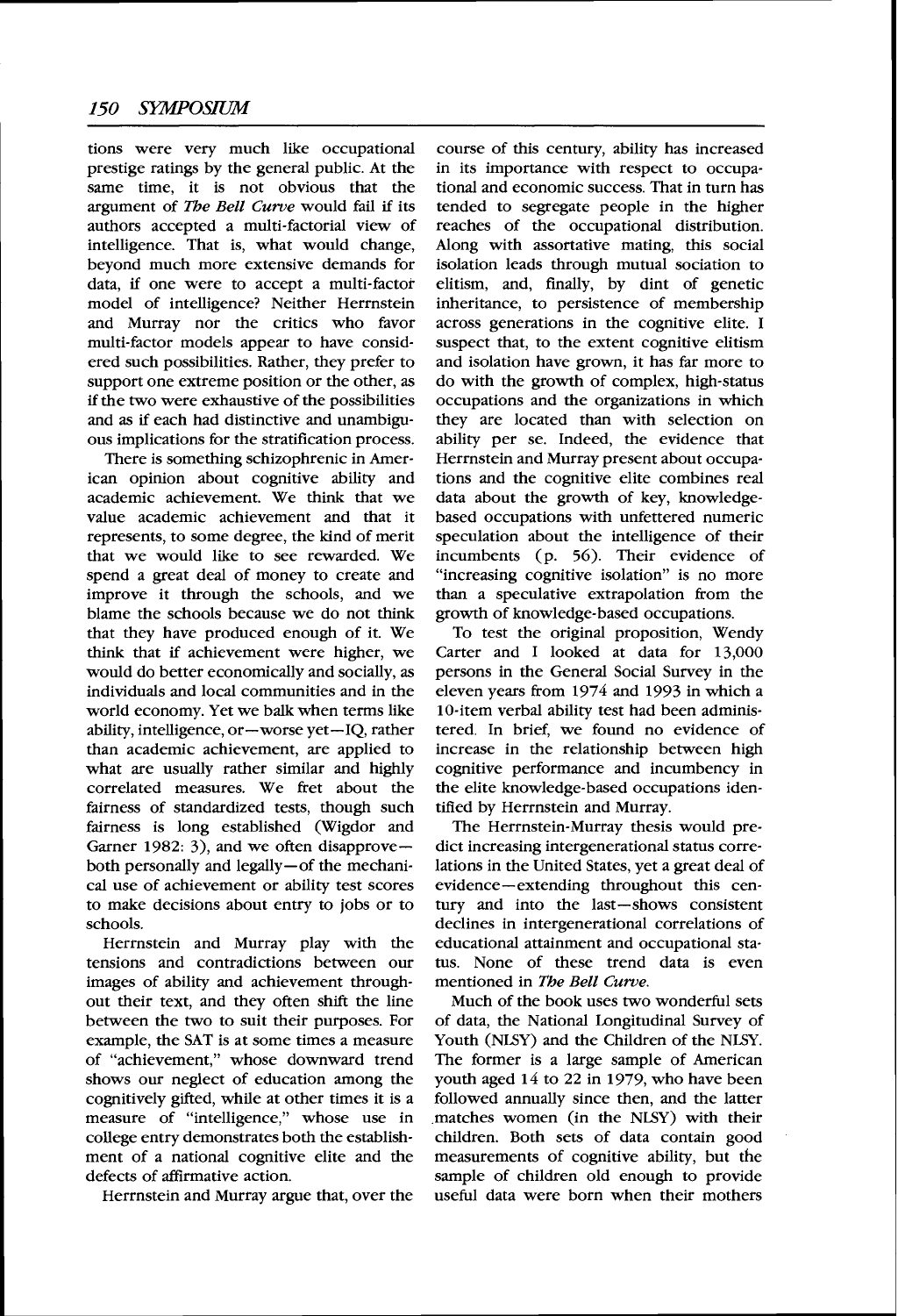were quite young and were thus negatively selected. Both sets of data are used poorly by Herrnstein and Murray.

Most of the original analysis in the book consists of graphical displays of one reducedform logistic or linear regression equation after another, in which some measure of educational or socioeconomic attainment, contact with the criminal justice system, or child-rearing success has been regressed on two variables, AFQT score in the IQ metric (adjusted for age at administration) and a composite measure of socioeconomic status of the family of orientation. The latter is limited in content to father's and mother's educational attainments, father's occupational status, and family income in the first year of the NLSY. While this is a minimally adequate specification-and no one should expect the addition of a few more background variables to boost explanatory power substantially-the scheme nonetheless tends to understate the effects of social background. For example, a full specification of social background would add such variables as number of siblings, intact family, rural or metropolitan origin, and regional origin. While there is nothing wrong with such reduced form equations, in the hands of Herrnstein and Murray they become a rhetorical device, and the social background variable is largely used as a straw man to impress readers with the effects of ability. For example, they herald the larger effects of ability than of socioeconomic background on the attainment of education, which are well known to any serious student of the subject. From the study of stratification, we know that the explanatory power of measured social background is modest, but we also know that the effects are important and are worth understanding. No measures of the explanatory power of the equations are ever reported in text, so the inexpert reader never learns that most of the variation remains unexplained. Effects appear to support their theses by repetition, rather than by strength.

Herrnstein and Murray's regression analyses are structured to sidestep any serious effort to explain how the effects of ability come about, yet such analyses would be essential in any serious attempt to understand the consequences of variation in cognitive ability for social policy. For example, Herrnstein and Murray explain their effort to avoid presenting the main effects of educational attainment with a limp set of excuses: that education is in part an effect of ability and SES, that education may have nonlinear effects, that education may be too highly correlated with ability to yield reliable estimates of its effects, and that education must interact with ability in some ranges of the latter, thus creating "problems that we hope others will take up but would push us far beyond the purposes of this book"  $(pp)$ . 124-25). Would it not behoove researchers who declare the ineducability of a large fraction of the population to consider the observable effects of schooling among such persons? Herrnstein and Murray often show the effects of the AFQT score and of socioeconomic status separately among persons who completed exactly four years of high school or among persons who completed exactly a four-year college degree, but the main effects of schooling, and their relationship with ability, are suppressed. I have been able to find only two places in the entire volume in which educational attainment appears explicitly in an equation, along with ability, and both are in appendices. Schools are the major instrument of public policy affecting the functional competence of adults in this country, yet their effects are deliberately excluded from Herrnstein and Murray's analyses.

Herrnstein and Murray make much of the fact that African-Americans obtain more schooling than whites and-in some caseshave better jobs, once ability is controlled. They imply that such effects are unfair and improper consequences of affirmative action policies. They never report black-white differentials in schooling when socioeconomic background alone is controlled, yet such controls have for many years accounted for black-white differences in schoolingbefore the era of affirmative action and in situations-like high school completion-to which affirmative action is irrelevant.

Finally, let's consider Herrnstein and Murray's treatment of the mutability of IQ. *The Bell Curve* presents a great deal of data on trends and differentials in a variety of measures of academic achievement, and no firm line appears between the treatment of such measures as IQ relative to achievement. Their rule of thumb appears to be that, when a measure changes, it reflects achievement,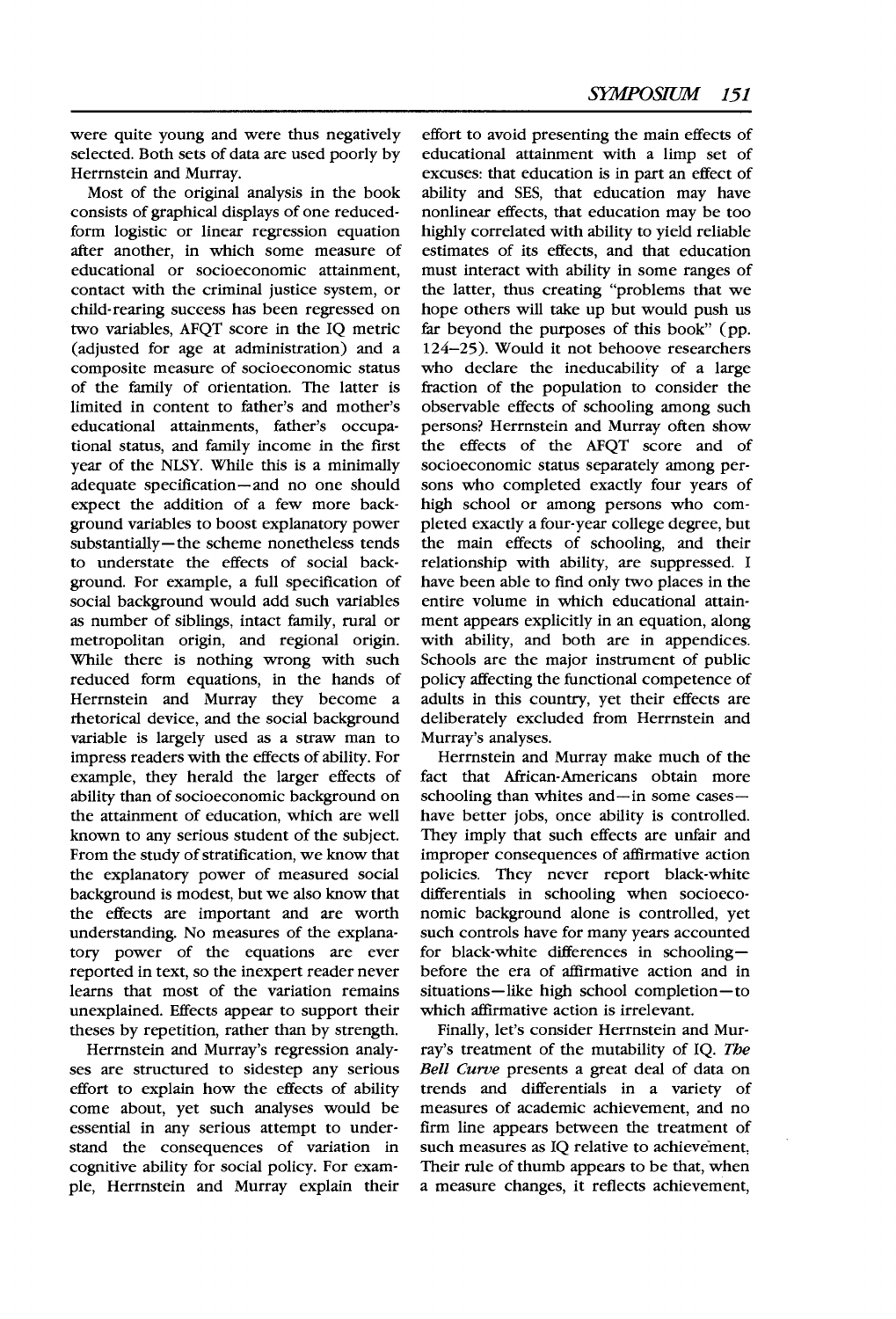but when it does not, it reflects IQ. One egregious contradiction is change in SAT scores: Early in the text, the increasing role of SAT scores in selection into elite colleges is a signal of IQ stratification, but later on, the SAT decline becomes a failure in the schooling of the cognitive elite. Indeed, in its effort to avoid evidence that we can and have changed levels of cognitive functioning in the general population, the text declares that we know how to lower the performance of bright students, but we cannot raise that of dull students.

Herrnstein and Murray's treatment of the mutability of black-white differences in IQ is most significant, for substantial change in the relative performance of blacks and whites would undermine many of Herrnstein and Murray's reactionary claims and recommendations. Most of The Bell's Curve's treatment of change in black-white ability or achievement differentials consists of a review of the short- and long-term cognitive effects of social and educational programs of greater or lesser intensity. I am not a student of such programs, and I find little reason to take exception to their review, beyond its use as a straw man of the long-abandoned notion that Head Start is supposed to raise IQ. Their review focuses the attention of readers mainly on experimental programs, in which large or long-term changes are hard to find.

But The Bell Curve also provides evidence of aggregate change in test score differentials between blacks and whites in the general population. These changes apparently were convincing enough to Herrnstein and Murray for them to warn against errors of extrapolation (p. **293),** but not strong enough to lead them to modify their overall views about the environmental mutability of racial differences. Almost all of the evidence of aggregate test score change is presented in an appendix (pp. **637-42),** not in the main text. In the national studies of high school students, in the SAT, in the ACT, and in the GRE, black-white differences in achievement all declined modestly over the past two decades, but Herrnstein and Murray are careful to note that this was sometimes a result of white decline, as well as black gain, and they invoke questionable data from the Children of the NLSY to suggest that a new divergence may be at hand.

In the main text, at page **291,** Herrnstein

and Murray present one table of "Reductions in the Black-White Difference on the National Assessment of Educational Progress" (NAEP), which is based upon summary data from the National Center for Education Statistics (Mullis, et al. **1991).** Across math, science, and reading examinations, and at ages **9, 13,** and **17,** Herrnstein and Murray report that the black-white difference declined by an average **0.28** standard deviations between **1969-73** and **1990.** They describe these changes as presenting "an encouraging picture." After adding a summary of changes in the SAT, "from **1.16** to **0.88** standard deviations in the verbal portion and from **1.27** to **0.92** standard deviations in the mathematics portion of the test," they conclude that there has been a "narrowing of approximately **0.15** to **0.25** standard deviation units, or the equivalent of two to three IQ points overall." Apparently, Herrnstein and Murray temper their arithmetic with cautionary data from the appendix when they decide that changes of **0.28, 0.28,** and **0.35**  standard deviations suggest a range of **0.15** to **0.25** standard deviation units. Then, they discount this range by a factor of **0.6** or 0.8-to account for the imperfect relationship between SAT or NAEP tests and IQ-in order to come up with the estimated change of **2** to **3** IQ points. And, in the end, Herrnstein and Murray fail to acknowledge even this modest convergence when they start drawing conclusions and making recommendations.

Herrnstein and Murray's treatment of the NAEP data seemed curious, for it is the only set of test scores that consistently cover almost all of the general population. If one applied their range of discount factors to their estimate of the test score convergence in the NAEP data, the estimated closure would lie between **2.5** and **3.4** points, which is not bad for aggregate change in an immutable quantity over a **20-** year period. But there is more to the story than this, for Herrnstein and Murray's footnote says that they "assume a standard deviation of **50."** I recalled some variation in the standard deviations of the NAEP test scores, so I went back to the source.

This proved a cautionary lesson in what the book jacket of The Bell Curve describes as the "relentless and unassailable thoroughness" of Herrnstein and Murray's analysis.